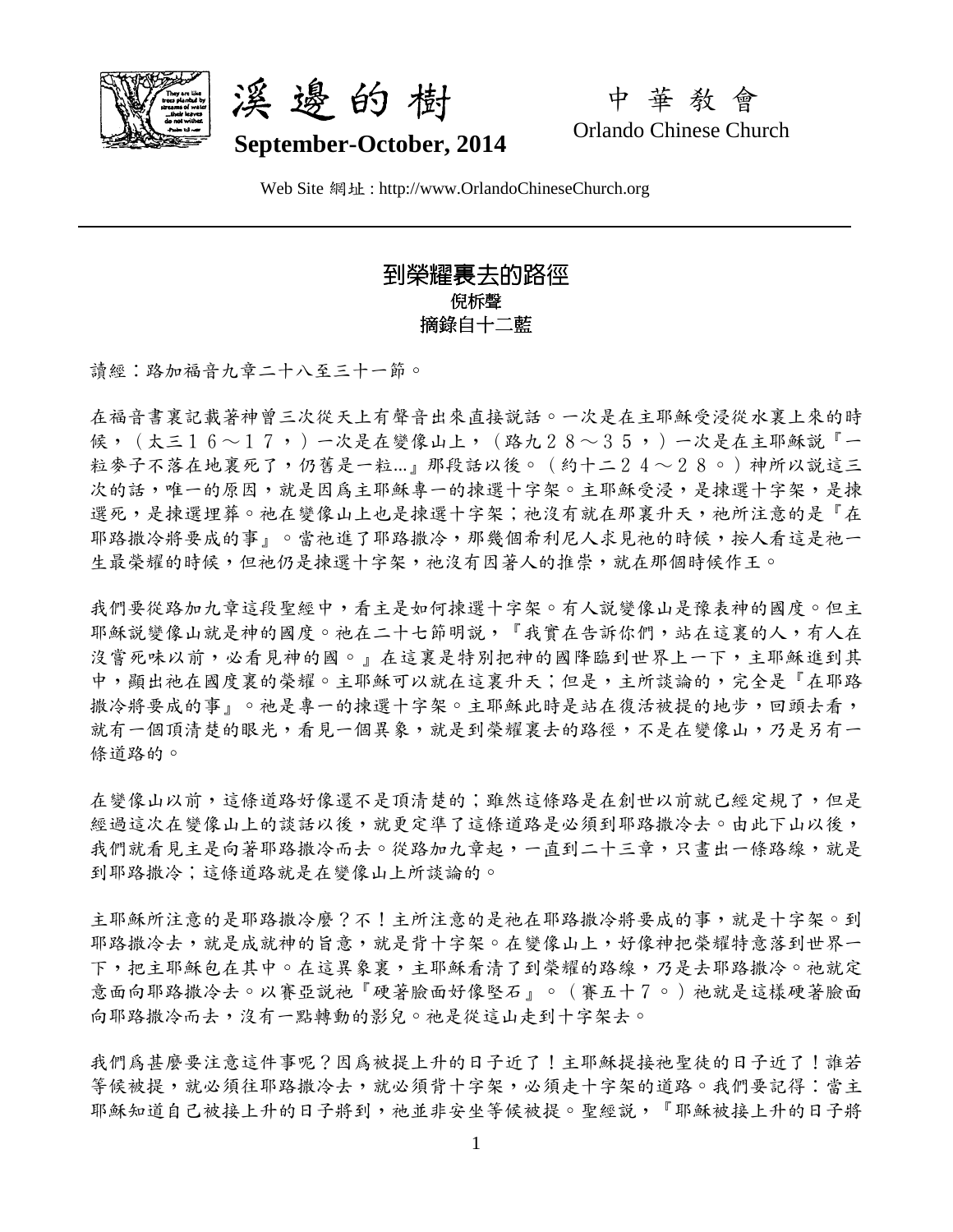到,祂就定意向耶路撒冷去。』(路九51。)十字架是在被接之先,我們既知道日子將近, 也當定意遵行神爲我們所定的旨意,來背十字架。上耶路撒冷的意思,沒有別的,就是背十字 架,就是成就神的旨意。

在這條道路上,遇見些甚麼呢?我們逐一的來看:

『他們到了撒瑪利亞的一個村莊,要為祂預備。那裏的人不接待祂,因祂面向耶路撒冷去。』 (路九52~53。)撒瑪利亞人不接待主,只有一個緣故,就是因祂面向耶路撒冷去。甚麼 時候,你要行神的旨意,走十字架的道路,人就不願接待你。我們要求神使我們一天過一天更 要祂的旨意;雖然得不到人的歡喜,但是主知道這事。當時有兩個門徒受不了那裏的人不接待 他們的主,就生發一個報復的心;主轉身責備那兩個門徒說,『你們的靈如何,你們並不知 道。」(照原文,『心』應譯作『靈』。)我們如果因為被人拒絕,就忍不住想說,在審判臺 前看到底是誰對誰非,這樣我們就要被主責備了。主說著就往別的村莊去了;主沒有理會人對 祂這樣的待遇。

『耶穌往耶路撒冷去,在所經過的各城各鄉教訓人。』(路十三22。)這教訓我們,不是說 被提上升的日子近了,就把甚麼都放下,只等候神國的降臨,而乃是要走在十字架的道路上。 路線是如此,並不能停下日常的工作。主是在所經過的各城各鄉教訓人。如果十字架在我們裏 面作夠深的工夫,許多的事就都能幫助我們有更深、更豐富的經歷。

『正當那時,有幾個法利賽人來對耶穌說,離開這裏去罷!因為希律想要殺你。耶穌說,你們 去告訴那個狐狸說,今天明天我趕鬼治病,第三天我的事就成全了。雖然這樣,今天明天後天 我必須前行;因為先知在耶路撒冷之外喪命是不能的。』(31~33。)在這裏,主説了很 重的話,就是說希律是個狐狸。主在這裏是拿希律來同神比較。一方面地上希律的意圖要發 動;一方面天上神的旨意要成就。但以希律和神相比,希律不過是一隻狐狸而已。狐狸的狡 猾,無力也不能阻堵不必激冷。主不能因一隻狐狸的威嚇而不去,不能因希律而改換面 目,改變路線,主說,『我必須前行!』

路加十七章十一至十九節說,主耶穌往耶路撒冷去,經過撒瑪利亞和加利利的時候,進入一個 村子醫好了十個長大痲瘋的人。這教訓我們,在這條路上,如果有我們可以作的,我們就應當 作。無論是傳福音,是幫助人使人得益處,只要是在這條道路上的,我們總當盡力去作。主看 準了耶路撒冷,但祂在這條路上遇見了甚麼就作甚麼。祂並沒有因著去耶路撒冷,就甚麼都推 卻不作。我們等候被提是不錯,但是在這條路上竭力的救人也是應當的。啓示錄二十二章十七 節所說的,是很有意思的:聖靈和新婦都說來!聽見的人也該說來!』這兩個『說來』,是聖 靈和教會的一個禱告,求主回來。下面接著就是:『口渴的人也當來;願意的都可以白白取生 命的水喝。』可見求主回來,接著就是傳福音。願我們能在世上多救幾個人。不過,我們不應 當因為在路上所見的而轉了方向,不應當被所遇見的事抓住,以致停步不前。我們應當作工, 應當救人,不過我們的路線,總應當是到耶路撒冷去的。如果是阻擋我們去耶路撒冷的,這個 工作就應當停止。如果主因為在這條路上醫好了十個長大痲瘋,就不去耶路撒冷,就停在這 裏,那麼祂可以醫好撒瑪利亞所有長大痲瘋的人,但卻不能使我們得救了。基督徒領人歸主、 幫助人是應該的,但若被這些攔阻,使他不能遵行神的旨意,那就不應當了。這些事是只能在 這條路上順手作的。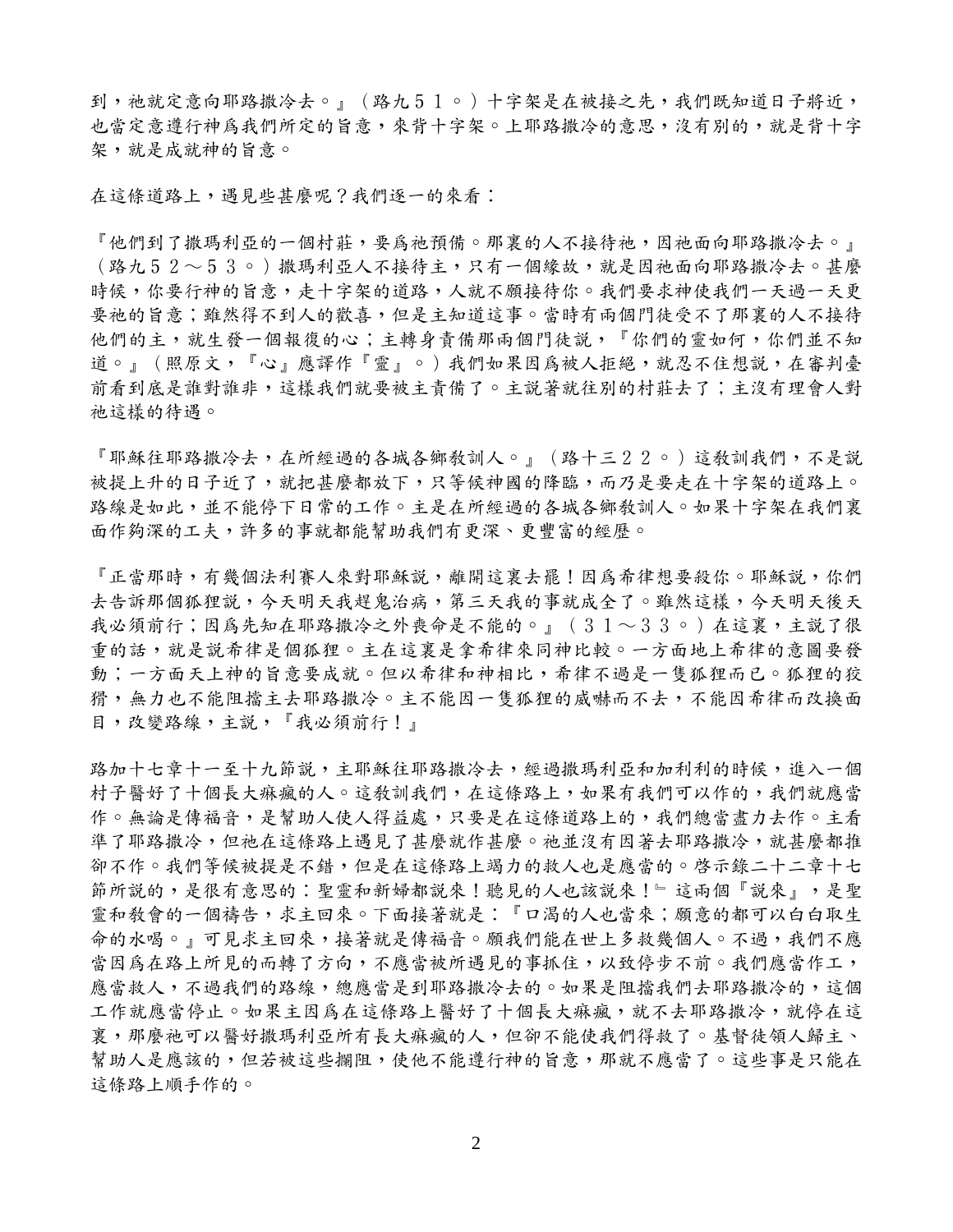『耶穌帶著十二個門徒,對他們說,『看哪,我們上耶路撒冷去。』(路十八31。)主不是 說『我去』,乃是說『我們...去』。一個人行走十字架的路是不夠的;我們應當勸勉人,帶領 人遵行神的旨意,背著十字架向前行。我們是如何等候被提呢?我們相信主要來是一件事,但 我們等候祂來又是一件事。神不是要我們在信條上相信祂的來,乃是要我們等候祂的兒子降 臨。神爲敎會所定規的一切,敎會都應當經過。以弗所書滿了神的恩典,但也滿了人的責任。 神若沒有得著所定規的,神是不滿足的。主說,『先知所寫的一切事,都要成就在人子身 上;』(31)願神為我們所定規的一切,也都成就在我們身上。

『耶穌因為將近耶路撒冷,又因他們以為神的國快要顯出來,就另設一個比喻說,有一個貴冑 往遠方去,要得國回來...。』(十九11~12。)主説這話,乃是因為門徒以為一進耶路撒 冷,神的國就要降臨,主就在此作王了。門徒以為到耶路撒冷是享福,主卻告訴他們是受苦; 門徒以為到耶路撒冷是作王,主卻告訴他們是死在十字架上。在臨近復活被提以先,要經過一 段時期,要有一個更沉重的十字架!

『耶穌說完了這話,就在前面走,上耶路撒冷去。』(28)祂是帶領我們走前面的道路。在 以前,祂是面向著耶路撒冷,到現在,祂仍然是這樣,並沒有改變。祂不是命令我們去,而自 己卻不去;祂乃是親自帶領我們去。祂走在我們的前面。

『耶穌快到耶路撒冷,...耶穌進了殿...。』(41,45)這給我們看見,主是一步一步的走 到耶路撒冷。

我們看祂最後一夜在客西馬尼的禱告:『我父阿,倘若可行,求你叫這杯離開我;然而不要照 我的意思,只要照你的意思。』(太二六39。)杯!有人説是指著死在客西馬尼;這樣解説 是講不通的。杯!是指著十字架説的。換句話説,就是如果可行,就求神叫祂不去上十字架。 然而主又說,『不要照我的意思,只要照你的意思。』主可以禱告說,『倘若可行,求你叫這 杯離開我;』但是主不能禱告說,『倘若可行,求你不成就你的旨意。』杯!固然是頂緊要 的,但是杯和神的旨意,還有一個分別。主給我們看見,神的旨意是比十字架更要緊的。當十 字架和神的旨意聯起來的時候,祂就順服了。先前祂可以揀選,後來知道杯就是神的旨意之 後,祂就順服了。

弟兄們,甚麼是變像山呢?變像山就是榮耀,就是復活和被提之後的榮耀。但是,變像山不只 表明榮耀,變像山也是一個啓示,一個異象,一個明晰的眼光。變像山啓示了到榮耀的路徑, 是必須經過耶路撒冷。我們現在需要這變像山上的啓示、異象和眼光,使我們能看準了,除了 背十字架,成功就神的旨意之外,我們是不能盼望被提的。只知道將來的榮耀,而沒有得著啓 示知道如何進榮耀,仍舊沒有用處。但願神的靈賜給我們一個屬靈的異象,叫我們真知道被提 與成就神旨意的關係。但願我們有了這樣的眼光之後,真能忠心到死仍背十字架跟從主。但願 我們能夠像我們的主那樣,沒有一點的轉動,向著耶路撒冷而去。但願我們能和保羅一同說, 『我沒有違背那從天上來的異象。』(徒二六19。)

榮耀在望了,但是先得經過十字架。被提的日子近了,但是有個呼召,就是我們必須遵行神的 旨意,必須順服神。這是主被提上升的道路!被提上升是定規了的,耶路撒冷也是定規了的。 甚麼時候我們有與主一同受苦的經歷,甚麼時候主就與我們最親密。主在前,我們在後,我們 總當跟著主走完這條道路!

3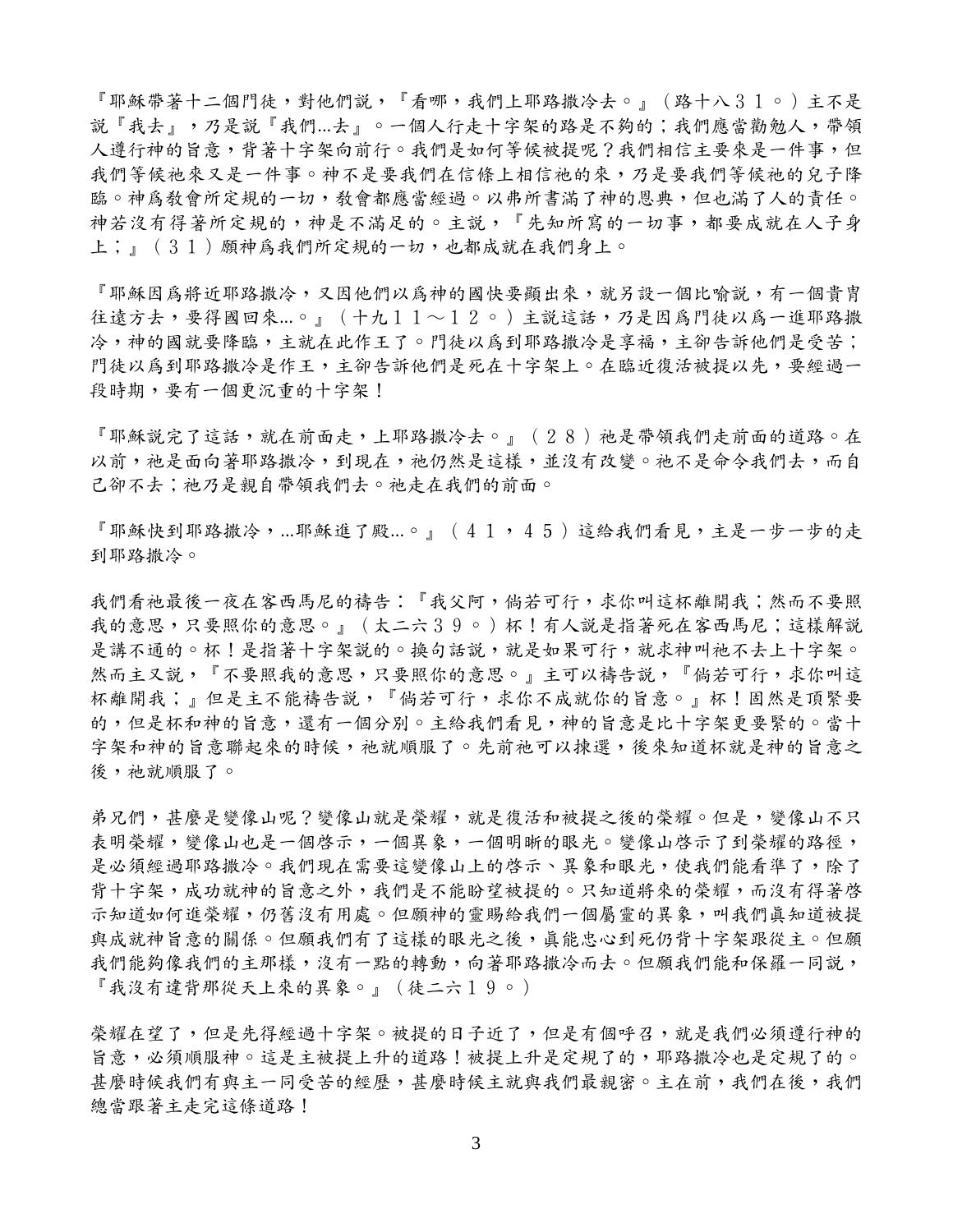## **THE PATHWAY TO GLORY**

Watchman Nee Excerpted from Twelve Baskets

Scripture Reading: Matthew 3:16-17; Luke 9:28-35; John 12:20-28

The Gospels record three occasions when God spoke from heaven in a voice that was audible on earth. The first was immediately after the Lord's baptism; the second was on the Mount of Transfiguration; the third was after the Lord had replied in these words to the Greeks who came to see Him: "Verily, verily, I say unto you, Except a grain of wheat fall into the ground and die, it abides by itself alone; but if it die, it beareth much fruit."

On each of these three occasions the Lord Jesus had made deliberate choice of the Cross, and it was that deliberate choice of His which each time called forth a clear expression of approval from the Father in heaven.

On the first occasion, by submitting to baptism, He was committing Himself to the death and burial of which baptism speaks.

On the second occasion, when He was on the Mount of Transfiguration, He refused immediate entrance into the glory and chose instead to descend into the plain with the immediate prospect of "his decease which He was about to accomplish at Jerusalem" (Luke 9:31).

On the third occasion, His reply to the Greeks who had come to see Him revealed His set purpose to accept no other glory than that which comes by way of the Cross. At that point He might well have become their leader as well as the leader of His own people; but He refused to accept their recognition of Him on any other basis than the Cross. He must fall into the ground and die if there is to be an eternal harvest in the lives of men – Jews and Greeks. Ultimate, eternal glory for Himself and His redeemed can come no other way. So He rejects immediate glory and presses on toward Jerusalem.

Let us turn our thoughts to the second of the three occasions we have referred to and consider the record in Luke 9. It has been said that the scene described is a picture of the Kingdom. It is more than that; it IS the Kingdom. Prior to this event Christ had declared: "I tell you of a truth, there be some of them that stand here, which shall in no wise taste of death, till they see the kingdom of God" (v.27). Soon afterwards He took Peter, James and John up into a mountain, and there, for a brief space of time, the Kingdom of Heaven came down to earth and Christ was seen in the glory of the Kingdom. Before this time His choice of the Cross had been quite definite; but at this point it became clear that His entrance into glory could not be from the Mount of Transfiguration. "Therefore have I set my face like a flint", writes Isaiah of the coming Messiah (50:7); and Luke, writing long after, when the promised Messiah had actually come, portrays Him descending from the Mount with His face set in the direction of Jerusalem and moving from that point onward in an undeviating course to the place of "his decease which he is about to accomplish" (chapters 9-23).

He could with clear title have been caught into the glory from the Mount of Transfiguration; but in order that we might become partakers with Him of His glory, He refused to be "carried up into heaven" until after the Cross. The day of the rapture of the saints is drawing near, and in view of that approaching day we do well to realize that the way into the glory will be the same for the saints as for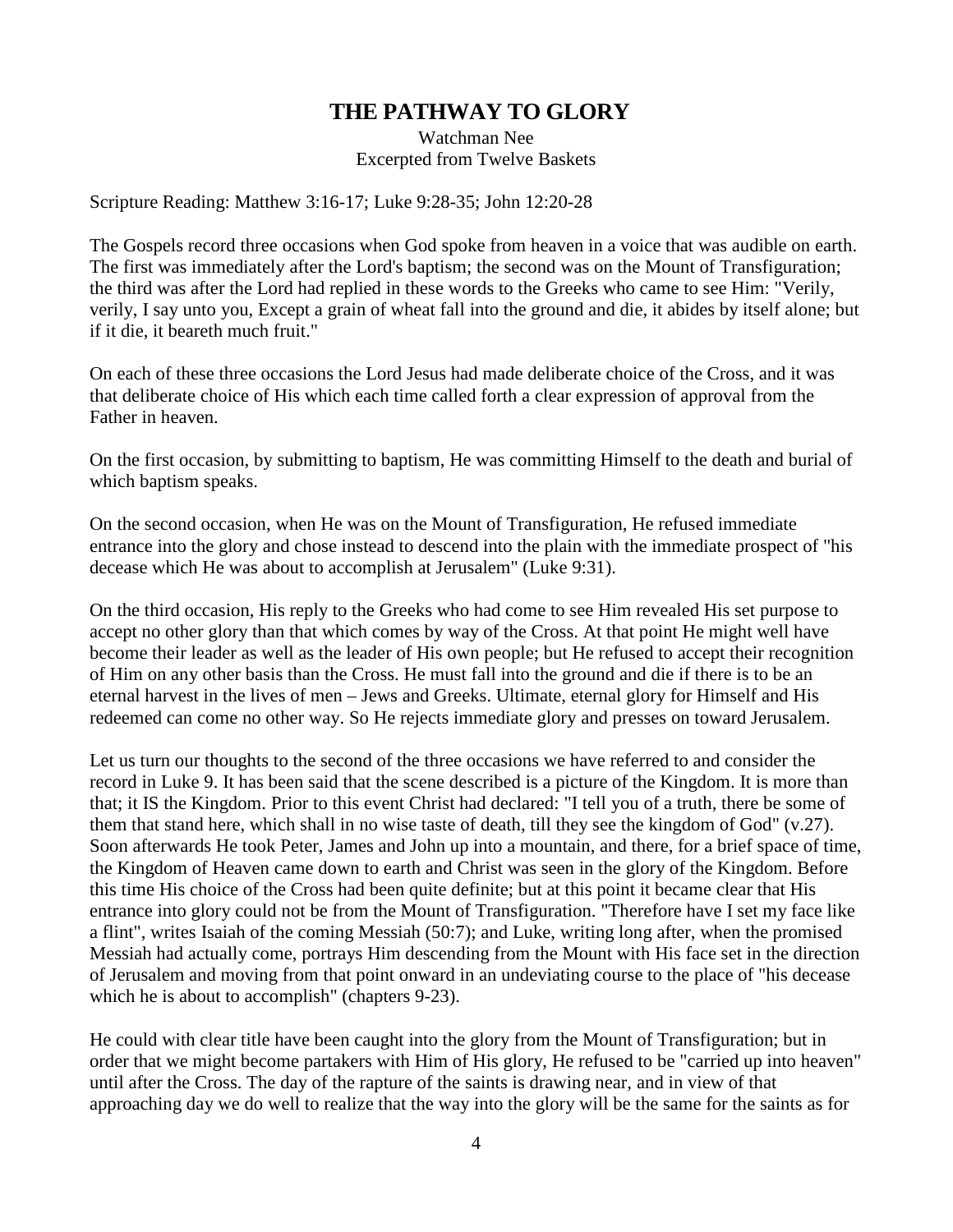their Lord. Luke records: "When the days were well-nigh come that he should be received up, he steadfastly set his face to go to Jerusalem" (9:51). Let us note the incidents on the way from the Mount of Transfiguration to Mount Calvary. Christ sent messengers ahead into a certain Samaritan village to prepare for His arrival; but "they did not receive him because his face was as though he were going to Jerusalem" (v.52-53). The sole reason why they refused to open their doors to Him was His set determination to go to Jerusalem. This provoked an immediate reaction on the part of two of His disciples who wanted to call down judgment from heaven upon the offenders; but their fleshly reaction brought forth a stern rebuke from the Lord (v.54-55). If we are of set purpose to go the way of the Cross, we shall surely meet with opposition, and if our reaction to such treatment is to seek our vindication, we, like the two disciples, shall meet with the Lord's rebuke. He had no leisure to take issue with people by the way. He was bent on reaching Jerusalem; therefore, if they refused Him entry into one village, He quietly moved on to another. How simply the sequel reads! "And they went on to another village" (v.56).

Nothing could side-track Christ from the goal. "He went on his way through cities and villages, teaching, and journeying on unto Jerusalem" (13:22). Without deviating from the goal He bought up every opportunity by the way. Yes, the time was approaching when "he should be received up"; but the short space in between was filled with purposeful activity. If we hope soon to be "received up"; let us not spend the in-between while idly waiting for that day. We must move forward in the way that leads to Jerusalem and must do diligently all that comes to our hand.

There is much work to be done while we press on, and provided we accept the Cross unreservedly, all such work will serve to deepen and enrich our lives in the meantime.

As our Lord advanced toward Jerusalem certain Pharisees said to Him: "Get thee out, and go hence: for Herod would fain kill thee. And He said unto them, Go and say to that fox, Behold I cast out devils and perform cures today and tomorrow, and the third day I am perfected. Howbeit I must go on my way today and tomorrow and the day following: for it cannot be that a prophet perish out of Jerusalem" (13:31-33). Christ could not be intimidated by any power on earth. He had a commission from heaven, and that commission led to Jerusalem; there was therefore no alternative course for Him. There could be neither deviation nor delay.

It occurred also "as they were on the way to Jerusalem, there met him ten men that were lepers", and every one of them was healed (17:11-19). It was a settled matter with the Lord that nothing dare interfere with His steady advance to the Holy City; but He did not ignore the need that lay in His path as He moved on. Let us not be diverted from the divine purpose; neither let us excuse ourselves from the responsibility of ministering to human need, provided it does not side-track us from the road that leads to the goal.

While the time was drawing nearer and nearer when "he should be received up" and He was steadily treading the road that led to the appointed place of His offering of Himself to the death of the Cross, He turned to the Twelve and said: "Behold, we go up to Jerusalem" (18:31). Not, "I go up to Jerusalem"; but "we go up to Jerusalem", He said. He was not going alone; He was taking the Twelve with Him.

Are you hoping for the time when you will be "received up"? Is this hope just part of your creed, or are you positively waiting for its realization? And what are you doing meantime? Are you daily walking in the way of the Cross? Are you alone, or are you travelling this road with others? Remember that the Lord did not journey to Jerusalem alone; and remember that He was committed to all the implications of God's purpose concerning Him. "Behold, we go up to Jerusalem", He said; but He added, "and all